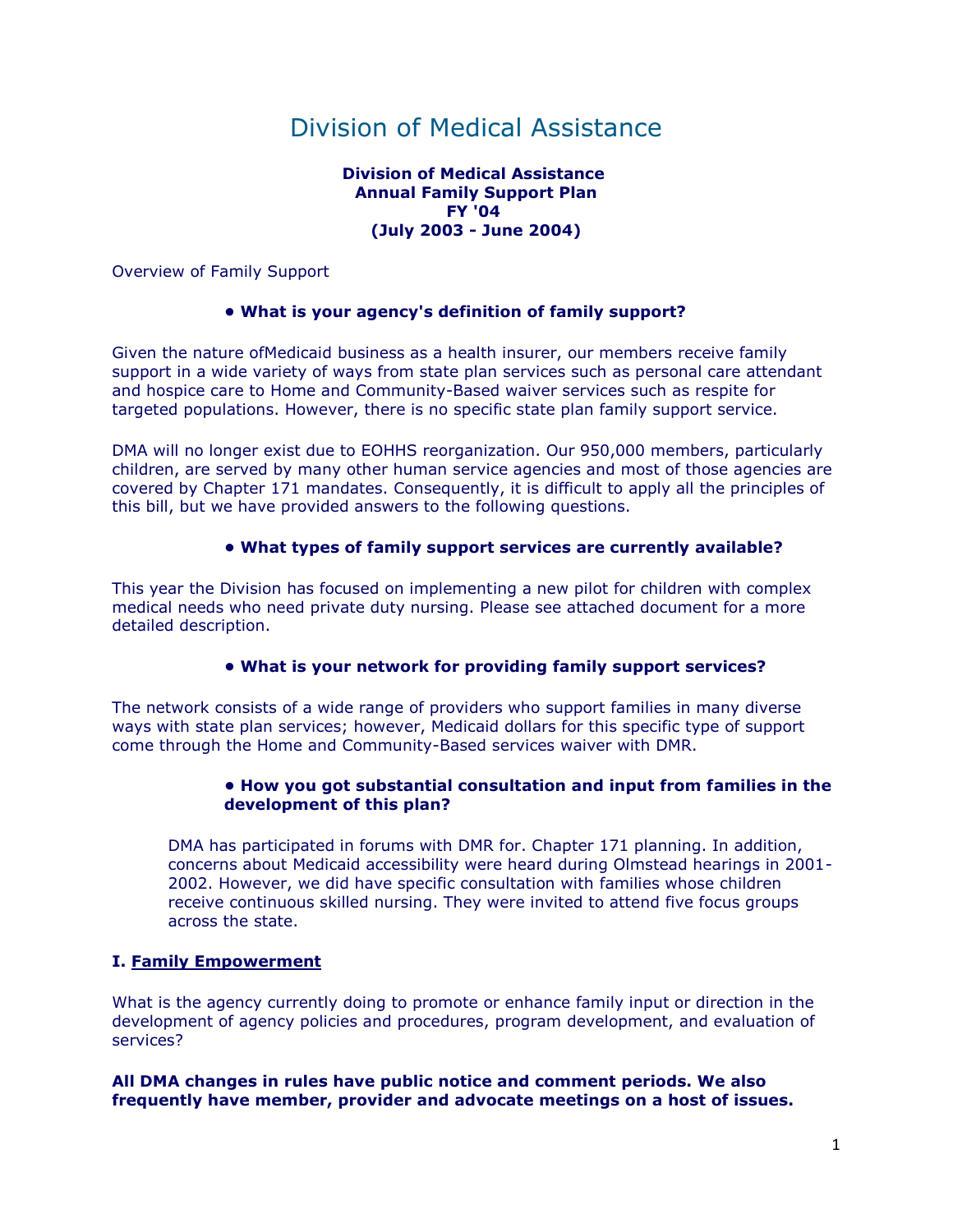How will your agency change how they are currently doing business to make their agency and services more family-friendly and provide opportunities for families and individuals to have greater input and influence.

#### **Given reorganization, DMA will not exist as the agency it is today and while there will be a central coordinating Office ofMedicaid, most of your work in this area will be done through the mission agencies such as DMR, DMH, MCB, etc.**

II. Family Leadership

What training opportunities doss the agency currently offer to families/individuals that would enhance their repertoire of skills?

# **Given the nature of our business, DMA has no specific initiatives in this area.**

What new ideas or proposals would the agency initiate to give families/individuals more opportunities to develop and/or exercise their leadership skills?

# **This type of activity will be supported through the mission agencies.**

# III. Family Support Resources and Funding

What are the current resources/funding that the agency allocates to family support? What are ways that the agency provides flexible funding to families that allow them to customize their services?

# **As a purchaser of health insurance, DMA has no specific resources or services allocated to family support on the state plan.**

Are their new initiatives proposed to help families design individualized services and supports?

**Through a new Independence Plus grant from the Centers for Medicare and Medicaid Services, DMA and other EOHHS agencies will explore the concept of cashing out service plans, including Medicaid services, to allow families a budget to purchase services in non-traditional ways.**

# IV. Accessing Services and Supports

#### **What are current examples of ways the agency is educating families on how to access services in a timely and effective manner? What are some illustrations of different services and resources, which promote good access to information and referral?**

DMA has a customer service line and outreach workers in the field that are available to answer questions. In addition, case workers from all EOHHS agencies provide information about MassHealth/ Medicaid benefits.

#### **What new initiative(s) will the agency undertake to promote good local access to information and resources?**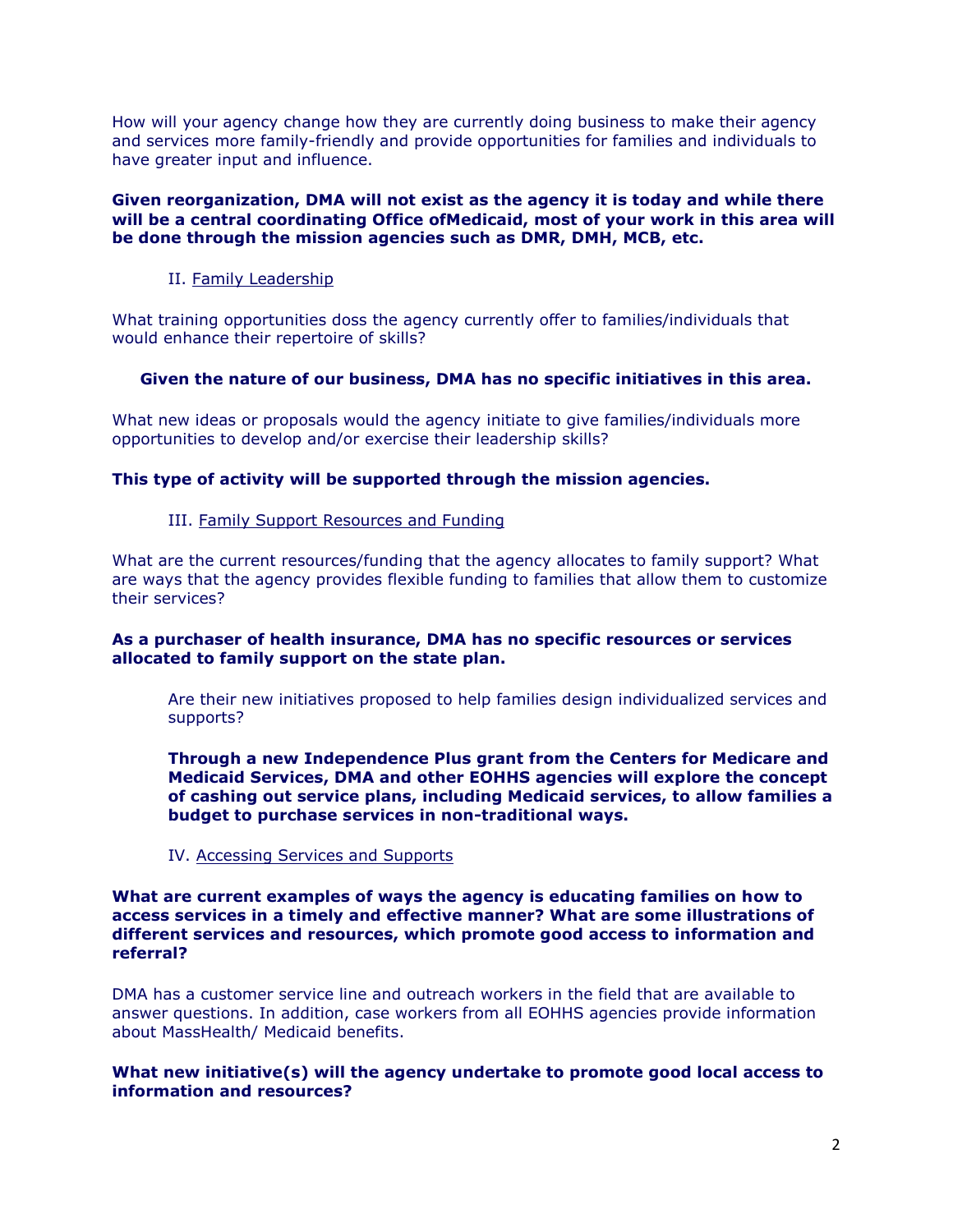The case management pilot described in the attachment will allow families a new resource to help their medically involved children understand their benefits and access them in a more timely fashion.

# **V. Culturally Competent Outreach & Support**

#### **What are the current activities or services that the agency offers that ensure culturally appropriate access and supports to ethnically, culturally, and linguistically diverse families and individuals?**

DMA, in conjunction with UMass Medical School has sponsored many activities in recent years to enhance our providers' ability to be culturally competent. The majority of the focus has been in the area of acute and ambulatory providers such as physicians.

## **What new ideas/initiatives will the agency propose to outreach and meet the needs of culturally diverse families and individuals?**

There are no new initiatives underway at this time that are directed by DMA.

# **VI. Interagency Collaboration**

## **What are the current activities that the agency is collaborating with other EOHHS agencies to promote more effective service delivery and maximization of resources?**

DMA participates in extensive collaborations with the other mission agencies that serve our children and adults with disabilities. This principle of collaboration applies across all the other EOHHS agencies; however, the agency or agencies collaborating with DMA depends on the service and the target population.

An example of this is the recent series of Durable Medical Equipment (DME) trainings conducted by Masshealth specifically for DMR area staff. These DMR staff are directly involved in assisting their members access Masshealth funded medical equipment and supplies. Masshealth is also participating in multi agency

discussions reviewing opportunities to maximize the utilization of assistive technology for all of its populations.

## **What new activities or initiatives does the agency propose to demonstrate the above goals?**

One of the major thrusts of the EOHHS reorganization is to better align policies for populations agencies share. We fully expect that this reorganization will support all of the above principles.

4

# **COMMUNITY LONG TERM CARE**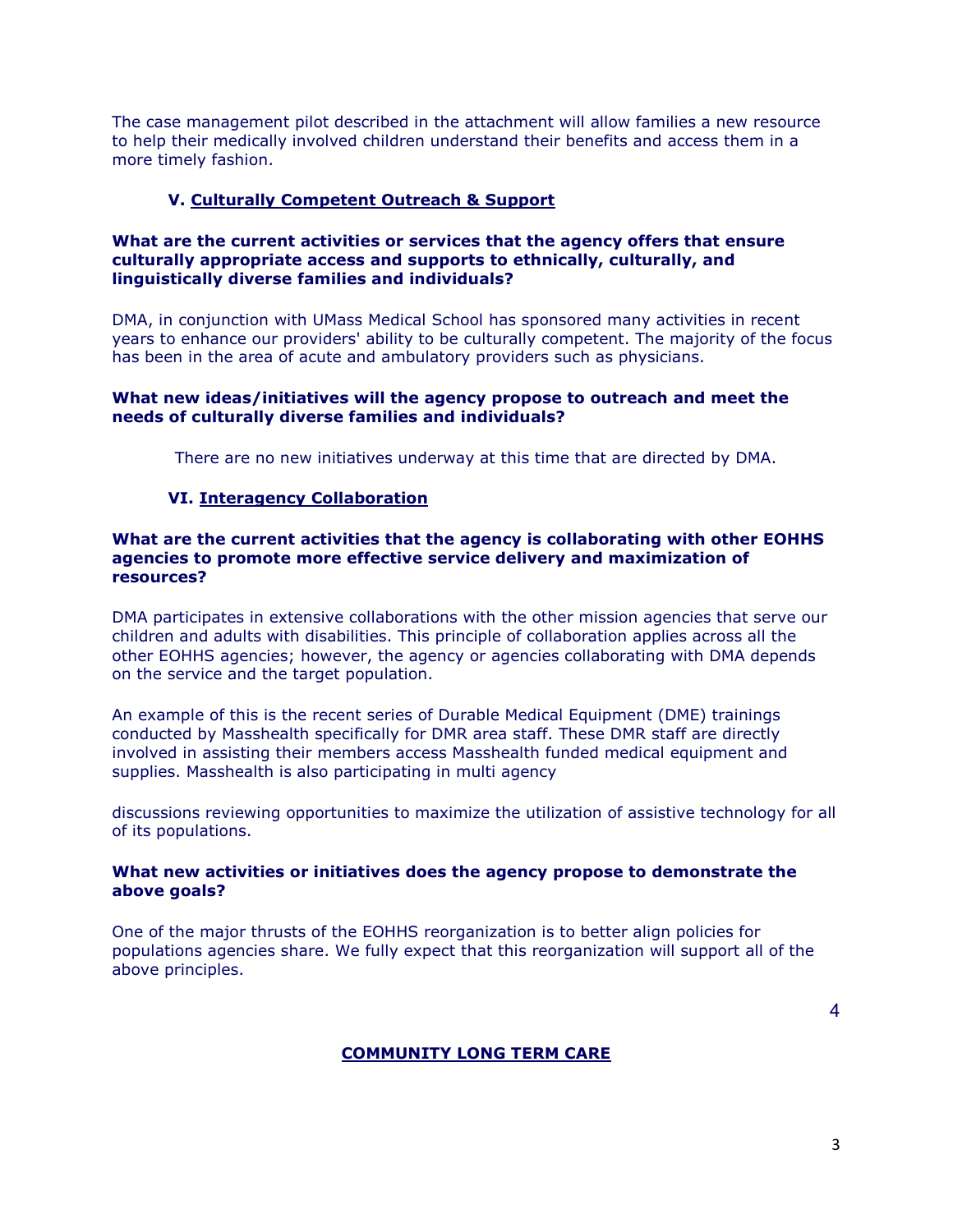The Division of Medical Assistance, Office of Long Term Care, in conjunction with UMass Medical School, Commonwealth Medicine, is planning to implement a pilot Complex Care Management Program effective August 1,2003. This pilot is limited to pediatric members, defined as those children and young people under age twenty-two (22) who qualify for continuous nursing in the community. This is the pediatric population that qualifies for what is now known as the Private Duty Nursing Program.

**October 15,**2003; This program is now well underway with forty nine children fully enrolled and many others in various stages of enrollment. It is anticipated all children requiring continuous nursing services in the home (currently approx. 480 statewide) will be enrolled by Sept 2004.

# **The Pilot Consists of Two Major Initiatives:**

# **1. Case Management:**

UMass will develop and implement Case Management, that includes service authorization, as applicable, for certain Community Long Term Care services currently overseen in the Office of Long Term Care. Beginning Aug. 1, 2003, the Home Health benefit will require prior authorization for complex care members only. Services that require prior authorization include all Nursing, Home Health Aide services. Therapies provided by Home Health agencies and Independent Therapists, Durable Medical Equipment, Oxygen/Respiratory services and Personal Care Attendant services.

Nurse Case Managers will perform the initial comprehensive assessment for the child for whom services are sought. This face-to-face assessment will be done and a service plan developed in conjunction with the family and existing care providers. It is anticipated that many of these assessments will be done in the hospital as the child is discharged home for the first time. The Nurse Case Manager will follow the case, authorizing all of the services identified above, that are medically necessary, for as long a period of time as is clinically indicated. Families will be provided information on all available MassHealth providers and will choose which providers they will access. Families will have the name and contact information for their assigned Nurse Case Manager who will assist the family to access identified services.

A central file will be established and maintained by the UMass Nurse Case Manager for each of the children. Nurse Case Managers will work closely with other members of the UMass multidisciplinary team. Other members of the team planned at the present time include, but are not limited to, Physical Therapists, Occupational Therapists, and Respiratory Therapists. There will also be non-clinical administrative support staff. All members of the team will operate from the central file so as to avoid duplication and simplify the processing of requests for medically necessary products and services reimbursed by MassHealth. Nurse Case Managers will also support these members and their families with any other necessary DMA or EOHHS needs, working in concert with other departments and with other state agencies.

• **October 15, 2003:** UMass has added the services of a part time pediatrician to complement and support the case management staff

# **2. Personal Care Worker:**